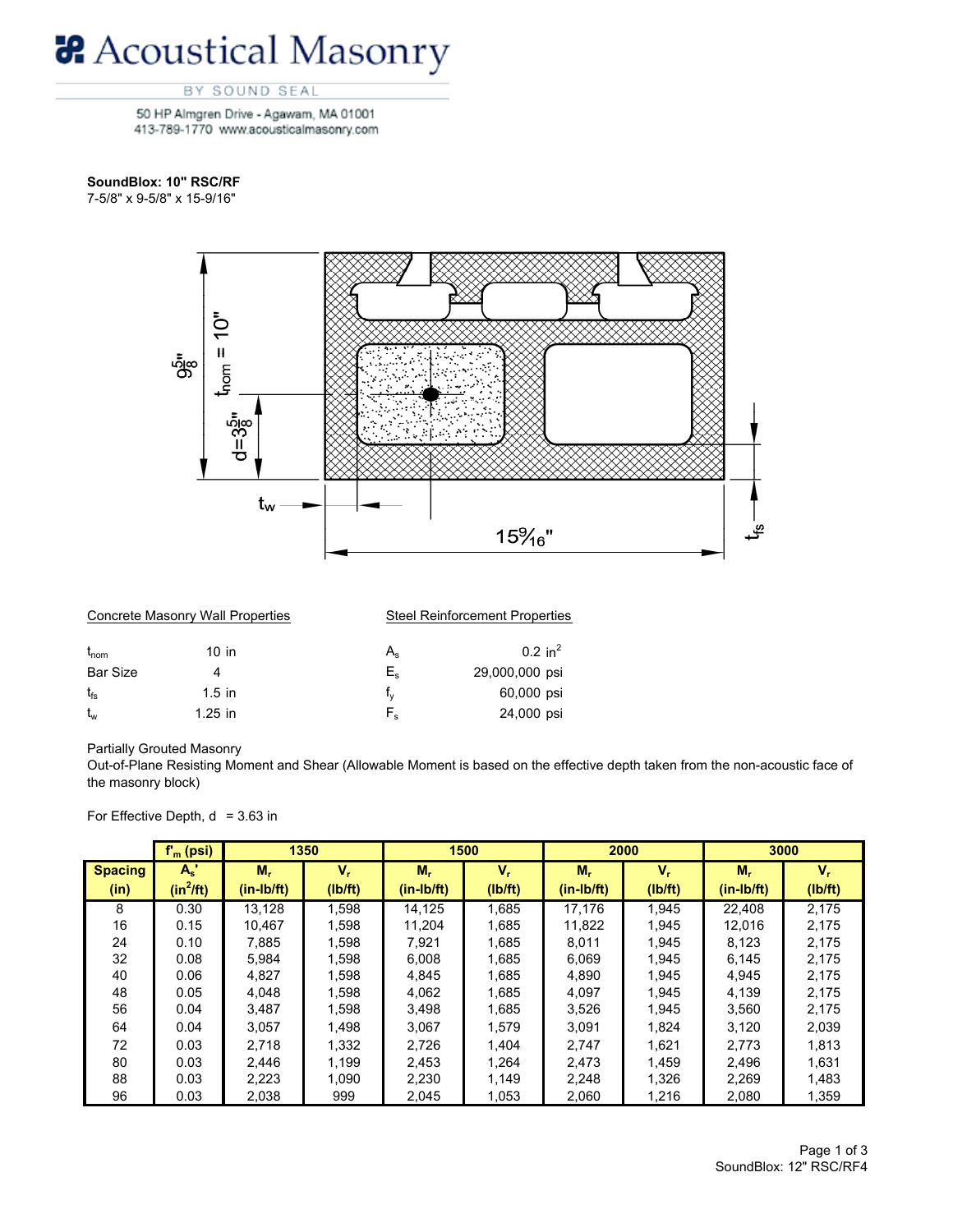|                  | Concrete Masonry Wall Properties | <b>Steel Reinforcement Properties</b> |                        |  |  |  |
|------------------|----------------------------------|---------------------------------------|------------------------|--|--|--|
| $t_{\text{nom}}$ | $10$ in                          | $\mathsf{A}_{\mathsf{s}}$             | $0.31$ in <sup>2</sup> |  |  |  |
| <b>Bar Size</b>  | 5                                | $E_{s}$                               | 29,000,000 psi         |  |  |  |
| $t_{fs}$         | $1.5$ in                         | t.                                    | 60,000 psi             |  |  |  |
| $t_{w}$          | $1.25$ in                        | F,                                    | 24,000 psi             |  |  |  |

**Partially Grouted Masonry** 

Out-of-Plane Resisting Moment and Shear (Allowable Moment is based on the effective depth taken from the non-acoustic face of the masonry block)

For Effective Depth,  $d = 3.63$  in

|                | $f_m$ (psi) |              | 1350    |              | 1500    |              | 2000    |              | 3000    |
|----------------|-------------|--------------|---------|--------------|---------|--------------|---------|--------------|---------|
| <b>Spacing</b> | $A_s$       | $M_{r}$      | v,      | М,           | V,      | $M_r$        | $V_r$   | $M_r$        | v.      |
| (in)           | $(in^2/ft)$ | $(in-lb/ft)$ | (Ib/ft) | $(in-lb/ft)$ | (Ib/ft) | $(in-lb/ft)$ | (Ib/ft) | $(in-lb/ft)$ | (Ib/ft) |
| 8              | 0.47        | 14.863       | 1,598   | 16.053       | 1.685   | 19.714       | 1.945   | 26.045       | 2.175   |
| 16             | 0.23        | 12.128       | 1,598   | 13,022       | 1.685   | 15.753       | 1.945   | 18,297       | 2,175   |
| 24             | 0.16        | 10.588       | 1,598   | 11,336       | 1,685   | 12,198       | 1.945   | 12,402       | 2,175   |
| 32             | 0.12        | 9.106        | 1,598   | 9.149        | 1.685   | 9.259        | 1.945   | 9.397        | 2.175   |
| 40             | 0.09        | 7.356        | 1,598   | 7.388        | 1.685   | 7.470        | 1.945   | 7.572        | 2.175   |
| 48             | 0.08        | 6.176        | 1,598   | 6.201        | 1.685   | 6.265        | 1.945   | 6.344        | 2.175   |
| 56             | 0.07        | 5,325        | 1,598   | 5.345        | 1.685   | 5,397        | 1.945   | 5.461        | 2.175   |
| 64             | 0.06        | 4.671        | 1,498   | 4.688        | 1.579   | 4,732        | 1.824   | 4.787        | 2,039   |
| 72             | 0.05        | 4,152        | 1,332   | 4,167        | 1.404   | 4,206        | 1.621   | 4,255        | 1,813   |
| 80             | 0.05        | 3.737        | 1.199   | 3.751        | 1.264   | 3.786        | 1.459   | 3.829        | 1,631   |
| 88             | 0.04        | 3,397        | 1.090   | 3.410        | 1,149   | 3.442        | 1.326   | 3,481        | 1,483   |
| 96             | 0.04        | 3,114        | 999     | 3,125        | 1,053   | 3.155        | 1,216   | 3,191        | 1,359   |

|                  | Concrete Masonry Wall Properties |    | <b>Steel Reinforcement Properties</b> |
|------------------|----------------------------------|----|---------------------------------------|
| $t_{\text{nom}}$ | $10$ in                          | A. | $0.44$ in <sup>2</sup>                |
| <b>Bar Size</b>  | 6                                | E. | 29,000,000 psi                        |
| $t_{fs}$         | $1.5$ in                         |    | 60,000 psi                            |
| $t_{w}$          | $1.25$ in                        | F, | 24,000 psi                            |

**Partially Grouted Masonry** 

Out-of-Plane Resisting Moment and Shear (Allowable Moment is based on the effective depth taken from the non-acoustic face of the masonry block)

For Effective Depth,  $d = 3.63$  in

|                | $f_m$ (psi) |              | 1350    |              | 1500    | 2000       |                           |              | 3000    |
|----------------|-------------|--------------|---------|--------------|---------|------------|---------------------------|--------------|---------|
| <b>Spacing</b> | $A_s$       | М,           | v,      | М,           | $V_r$   | М,         | $\mathsf{V}_{\mathsf{r}}$ | М.           | $V_{r}$ |
| (in)           | $(in^2ft)$  | $(in-lb/ft)$ | (Ib/ft) | $(in-lb/ft)$ | (Ib/ft) | (in-Ib/ft) | (Ib/ft)                   | $(in-lb/ft)$ | (Ib/ft) |
| 8              | 0.66        | 16.221       | 1,598   | 17.576       | 1.685   | 21.770     | 1.945                     | 29.085       | 2.175   |
| 16             | 0.33        | 13.491       | 1,598   | 14.538       | 1.685   | 17.720     | 1.945                     | 23.178       | 2,175   |
| 24             | 0.22        | 11.913       | 1,598   | 12.787       | 1.685   | 15,452     | 1.945                     | 17.355       | 2.175   |
| 32             | 0.17        | 10.820       | 1,598   | 11.589       | 1.685   | 12.949     | 1.945                     | 13.170       | 2,175   |
| 40             | 0.13        | 10.003       | 1,598   | 10.329       | 1.685   | 10.460     | 1.945                     | 10.623       | 2,175   |
| 48             | 0.11        | 8,638        | 1,598   | 8.678        | 1.685   | 8.780      | 1.945                     | 8.908        | 2,175   |
| 56             | 0.09        | 7.453        | 1,598   | 7.486        | 1.685   | 7.569      | 1.945                     | 7.673        | 2.175   |
| 64             | 0.08        | 6.541        | 1.498   | 6.569        | 1.579   | 6.640      | 1.824                     | 6.728        | 2,039   |
| 72             | 0.07        | 5,814        | 1,332   | 5,839        | 1.404   | 5,902      | 1,621                     | 5,980        | 1,813   |
| 80             | 0.07        | 5,232        | 1.199   | 5.255        | 1.264   | 5,312      | 1.459                     | 5.382        | 1,631   |
| 88             | 0.06        | 4.757        | 1.090   | 4.777        | 1.149   | 4,829      | 1,326                     | 4.893        | 1,483   |
| 96             | 0.06        | 4,360        | 999     | 4,379        | 1,053   | 4,426      | 1,216                     | 4,485        | 1,359   |